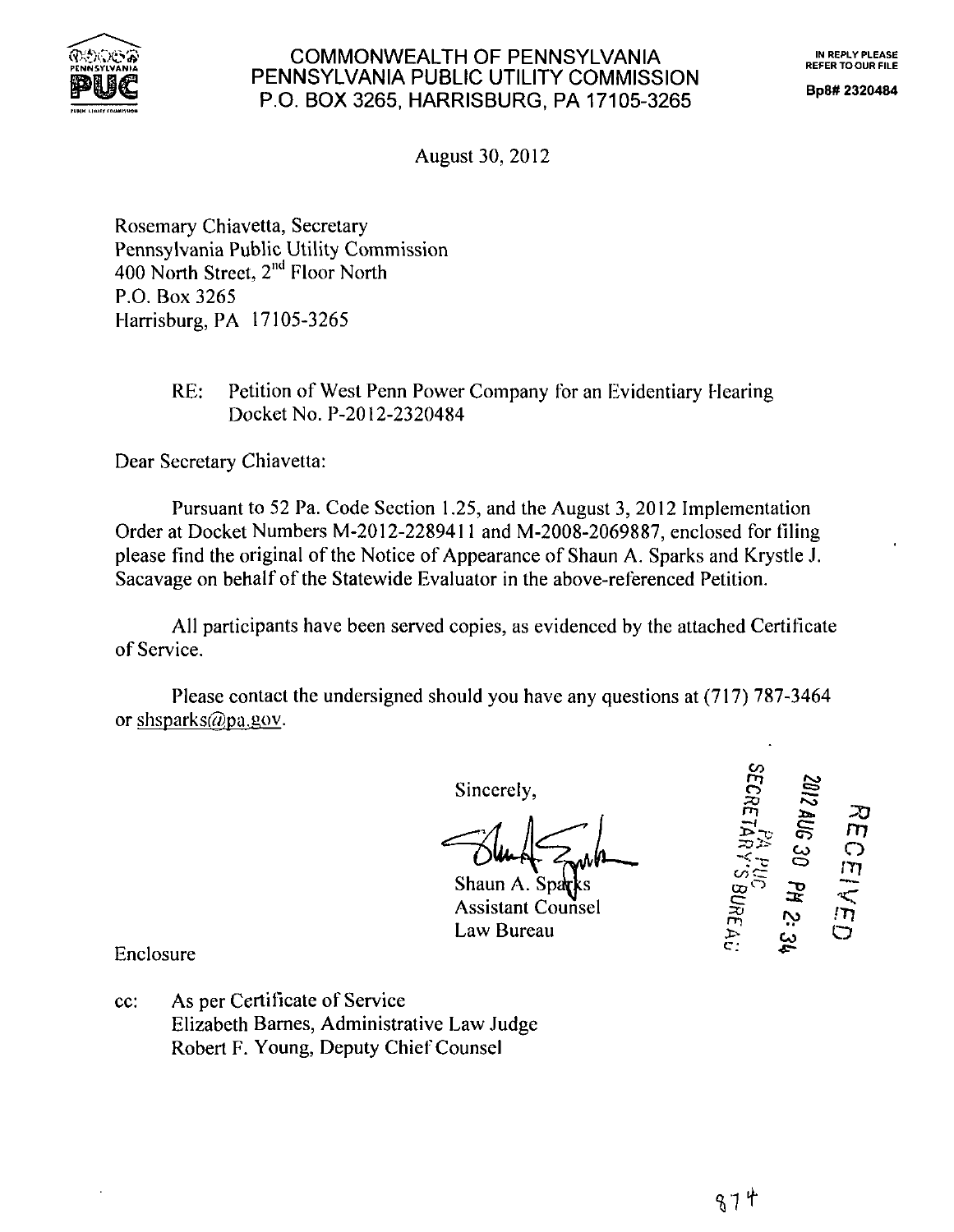## **BEFORE THE PENNSYLVANIA PUBLIC UTILITY COMMISSION**

## **Petition of West Penn Power Company : for an Evidentiary Hearing : Docket No. P-2012-2320484**

### **NOTICE OF APPEARANCE**

Please enter the appearance of Shaun A. Sparks and Krystle J. Sacavage as Administrative Counsel on behalf of the Statewide Evaluator in the above-referenced proceeding.  $\overline{\phantom{a}}$ 

| Please address all service on and communications to the Statewide Byaluator in $\pi$ |     |    |  |
|--------------------------------------------------------------------------------------|-----|----|--|
| this proceeding to:                                                                  |     |    |  |
|                                                                                      |     |    |  |
|                                                                                      | تذت | دت |  |
| Shaun A. Sparks                                                                      |     |    |  |
| $\blacksquare$                                                                       |     |    |  |

Assistant Counsel<br>Law Bureau  $\sum_{n=1}^{\infty}$   $\sum_{n=1}^{\infty}$   $\sum_{n=1}^{\infty}$   $\sum_{n=1}^{\infty}$   $\sum_{n=1}^{\infty}$   $\sum_{n=1}^{\infty}$   $\sum_{n=1}^{\infty}$   $\sum_{n=1}^{\infty}$   $\sum_{n=1}^{\infty}$   $\sum_{n=1}^{\infty}$   $\sum_{n=1}^{\infty}$   $\sum_{n=1}^{\infty}$   $\sum_{n=1}^{\infty}$ Law Bureau Pennsylvania Public Utility Commission PO Box 3265 Harrisburg, PA 17105-3265 Phone: 717-787-3464 shsparks@pa.gov

I have access to copies of Commission-issued documents in this matter and do not require an additional copy on the basis of this notice.

Ġ

Shaun A. Sparks ^ Attorney ID 87372 Assistant Counsel

Krystle J<sub>/Sacavage</sub>

Attorney ID 309151 Assistant Counsel

Law Bureau P.O. Box 3265 Pennsylvania Public Utility Commission

Harrisburg, PA 17105-3265  $(717)787 - 5000$ 

Dated: August 30, 2012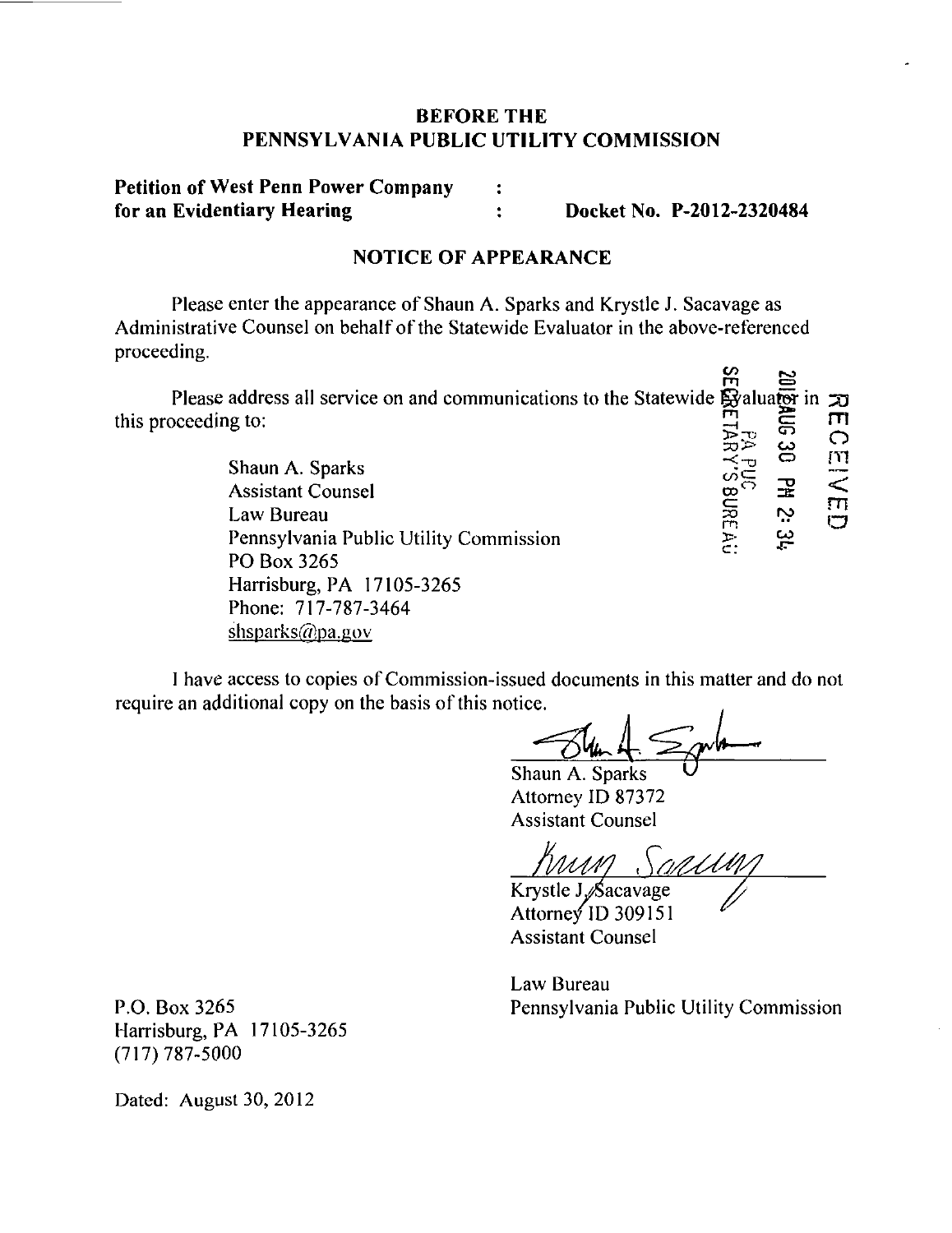#### **CERTIFICATE OF SERVICE**

I hereby certify that I am this day serving the foregoing document in accordance with the requirements of 52 Pa. Code  $\S$  1.54 *et seq.* regarding the Petition of West Penn Power Company for an Evidentiary Hearing at Docket No. P-2012-2320484.

#### **Notification by first class mail addressed as follows:**

Steven Nadel American Council for an Energy Efficient Economy 529 14th Street N.W., Suite 600 Washington, D.C. 20045-1000

Gene Brady, Chairman Pennsylvania Weatherization Providers Task Force PO Box 991 Wilkes-Barre, PA 18703

Timothy J. Seelaus, President EMC<sup>2</sup> Development Company, Inc. 6011 University Blvd., Suite 400 Ellicott City, MD 21043

Michael Bodaken, President National Housing Trust 1101 30<sup>th</sup> Street, N.W., Suite 400 Washington, DC 20007

Mike Antonelli National Energy Solutions, Inc. 245 Lower Morrisville Road Fallsington, PA 19054

Alan Rhode Tri-State Light & Energy 2233 Manor Avenue Upper Darby, PA 19082

Stacy Richards, Director SEDA Council of Governments Energy Resource Center 201 Furnace Road Lewisburg, PA 17837

Scott J. Schwarz, Esquire City of Philadelphia One Parkway 1515 Arch Street Philadelphia, PA 19102-1595

Camille "Bud" George PA House of Representatives Room 38 B Main Capital Bldg East Wing PO Box 202074 Harrisburg, PA 17120-2020

Theron Colbert, PE, MSEE KVAR Energy Savings, Inc. 741 Orange Avenue Daytona Beach, FL 32114

David Masur, Executive Director PennEnvironment 1420 Walnut Street, Suite 650 Philadelphia, PA 19102

Zachary M. Fabish, Esquire Sierra Club 50 F. Street, NW, 8<sup>th</sup> Floor Washington, DC 20001

Joseph Otis Minott, Esquire Clean Air Council 135 S. 19<sup>th</sup> Street, Suite 300 Philadelphia, PA 19103

Bryce Robertson, Esquire Harry S. Geller, Esquire Patrick M. Cicero, Esquire Pennsylvania Utility Law Project 118 Locust Street Harrisburg, PA 17101-1414

**m o m**  *rn*  **r-o r o 33- m CO o <sup>o</sup>rn < ro o CO** 

*C*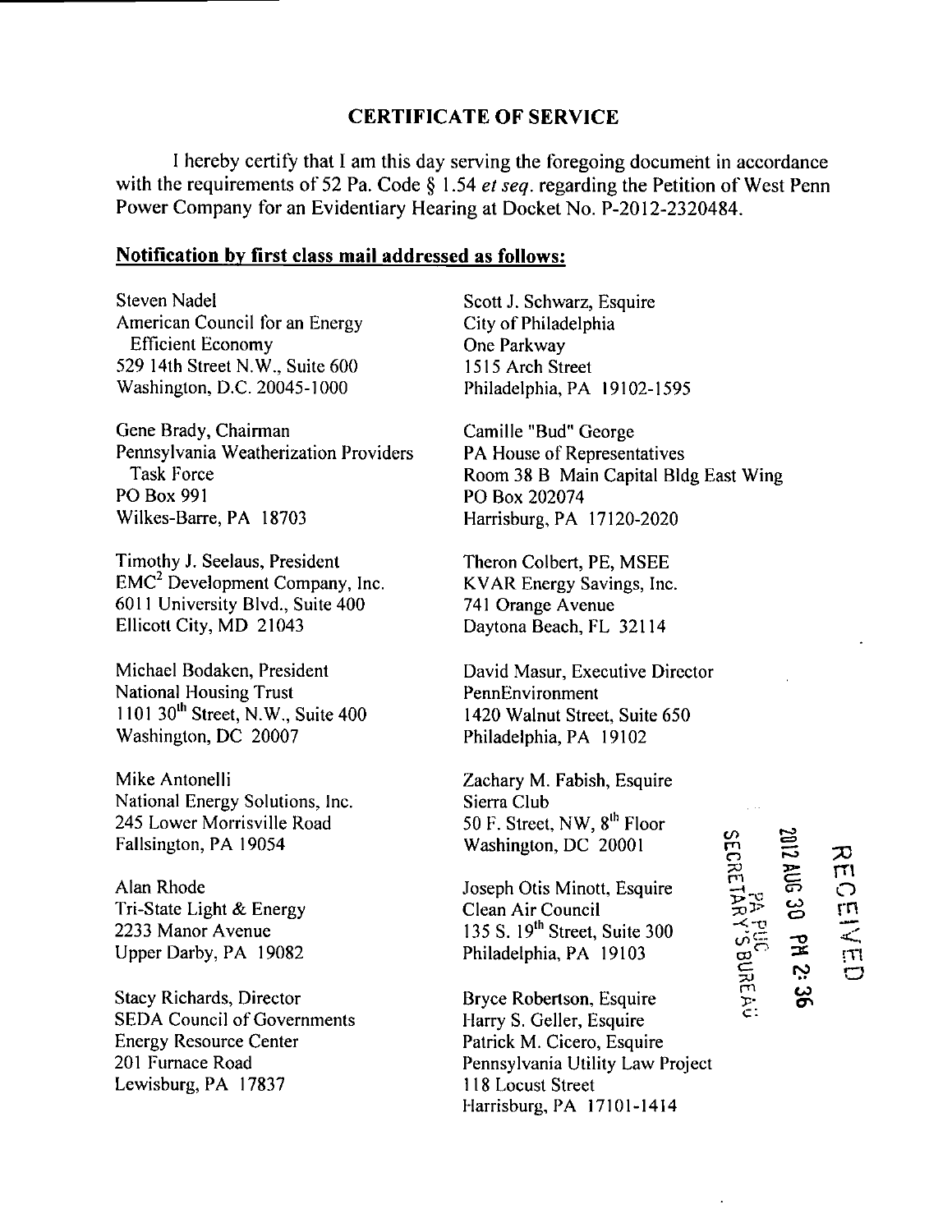Luis G. Martinez, Esquire Natural Resources Defense Council 40 West 20<sup>th</sup> Street New York, NY 10011

Cherie Eichholz Physicians for Social Responsibility Philadelphia Chapter 704 North 23rd Street Philadelphia, PA 19130

Mark C. Morrow, Esquire Chief Regulatory Counsel UGI Utilities, Inc. 460 North Gulph Road King of Prussia, PA 19406

Jim Kapsis Opower, Inc. 1515 N. Courthouse Road, 8<sup>th</sup> Fl. Arlington, VA 22209

Tanya J. McCloskey Esquire Office of Consumer Advocate 555 Walnut Street Forum Place, 5th Floor Harrisburg, PA 17101-1923

Donna M. J. Clark, Esquire Vice President and General Counsel The Energy Association of Pennsylvania 800 North Third Street Suite 205 Harrisburg, PA 17102

Mark Schwartz, Esquire Regional Housing Legal Services 2 S. Easton Road Glenside,PA 19038

Liz Robertson KEEA 1924 Arch Street Philadelphia, PA 19103

Roger E. Clark, Esquire The Reinvestment Fund 1700 Market Street, 19<sup>th</sup> Floor Philadelphia, PA 19103

Jon Thomsen, Executive Vice President Ecova, Inc.  $309$  SW  $6^{\text{th}}$  Avenue,  $\#1000$ Portland, OR 97204

Pamela C. Polacek Teresa K. Schmittberger McNees Wallace & Nurick LLC 100 Pine Street P.O. Box 1166 Harrisburg, PA 17108-1166

Josh Craft, Esquire Northeast Energy Efficiency Partnerships 91 Hartwell Avenue Lexington, MA 02421

Tishekia Williams Sr. Counsel, Regulatory Duquesne Light Company 411 Seventh Avenue, 16th Fl. Pittsburgh, PA 15219

Scott H. DeBroff, Esquire Rhoads & Sinon LLP One South Market Square 12th Floor PO Box 1146 Harrisburg, PA 17108-1146

Theodore S. Robinson, Esquire Citizen Power 2121 Murray Avenue Pittsburgh, PA 15217

Western PA ACTION United Suite 300 5907 Penn Avenue Pittsburgh, PA 15206

**CO m o** 

**3>3? -<--o** 

cr TO P I y> c: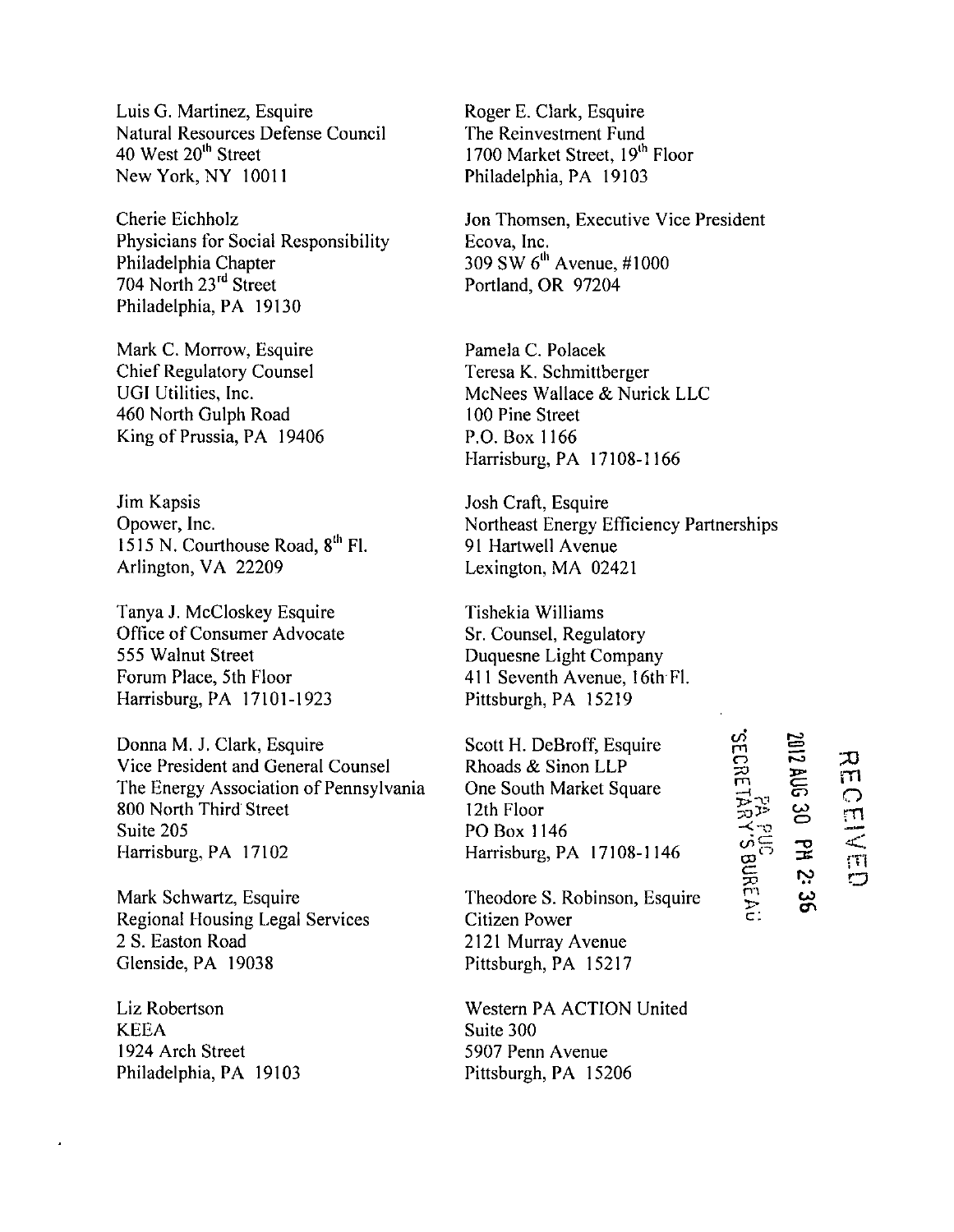Craig R. Burgraff, Esquire Hawke McKeon & Sniscak LLP Harrisburg Energy Center 100 North Tenth Street PO Box 1778 Harrisburg, PA 17105-1778

Courtney Lane Senior Energy Policy Analyst Citizens for Pennsylvania's Future 1500 Walnut Street, Suite 502 Philadelphia, PA 19102

Anthony M. Heifer, President UFCW Local 23 345 Southpointe Boulevard Canonsburg, PA 15317

Kathy J. Kolich FirstEnergy Corp. 76 South Main Street Akron, OH 44308

Thomas P. Gadsden, Esquire Morgan Lewis & Bockius, LLP 1701 Market Street Philadelphia, PA 19103-2921

Liz Robinson, Executive Director Energy Coordinating Agency 1924 Arch Street Philadelphia, PA 19131

Kristie Weiland Stagno Just Harvest A Center for Action Against Hunger 16 Terminal Way Pittsburgh, PA 15219

David B. MacGregor, Esquire Post& Schell, PC Four Penn Center 1600 John F. Kennedy Blvd. Philadelphia, PA 19103-2808 Alethea Sims Coalition of Organized Residents of East Liberty 211 North Whitfield Street Suite 210 Pittsburgh, PA 15206

La'Tasha D. Mayes New Voices Pennsylvania Women of Color for Reproductive Justice The Beatty Building 5907 Penn Avenue, Suite 340 Pittsburgh, PA 15206

Kati Sipp, Executive Vice President - Politics SEIU Healthcare Pennsylvania 1500 N. 2nd St. Harrisburg, PA 17102

Lindsay Patterson President USW Local 404 1505 W Allegheny Avenue Philadelphia, PA 19140

Abraham Amoros L1UNA - Ste D 4655 Linglestown Rd Harrisburg, PA 17112-8544

Ronell Guy Northside Coalition for Fair Housing PO Box 100011 Pittsburgh, PA 15233 **m o** 

Swathmore Cooperative 341 Dartmouth Avenue Swarthmore, PA 19081

Andrew S. Tubbs Esquire Post & Schell PC 12<sup>th</sup> Floor 17 North Second St Harrisburg, PA 17101-1601 **TO -<-0**  c P'l **>**   $\approx$  $=$ **r-o CO o -o**   $\mathbf{r}$ نت **CO**  بر<br>آ **O**  rn E<br>O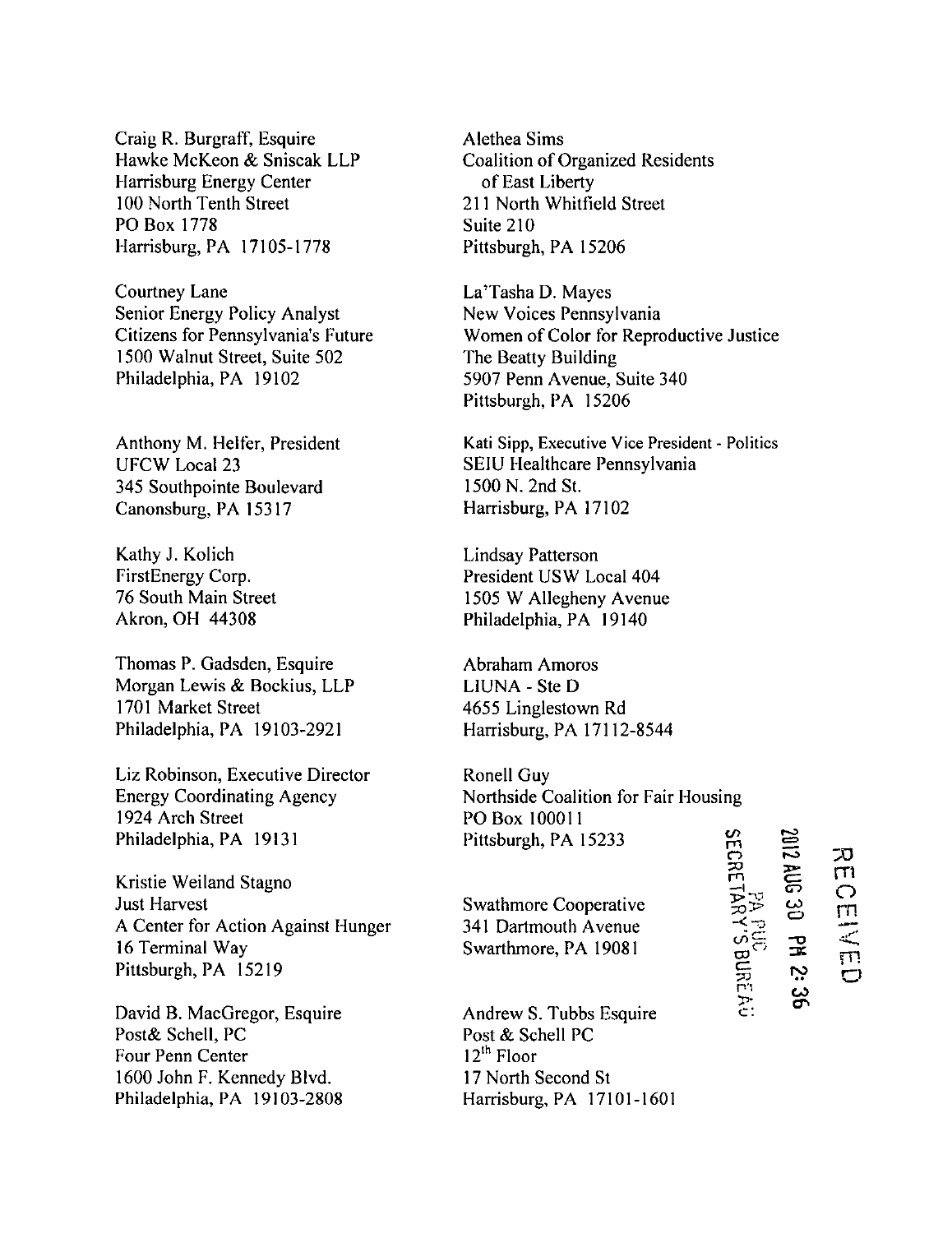Paul E. Russell, Esquire Office of General Counsel PPL Services Corp Two North Ninth Street Allentown, PA 18106

Lawrence Swanson Action Housing – Suite 950 425 Sixth Avenue Pittsburgh, PA 15219-1819

Maryellen Deckard Action United - Second Floor 846 North Broad Street Philadelphia, PA 19130

Rachel Filippini Group Against Smog And Pollution 5135 Penn Avenue Pittsburgh, PA 15224

Josh McNeil Conservation Voters Of Pa PO Box 2125 Philadelphia, PA 19147

Holly Rachel Smith, PLLC 3803 Rectortown Road Marshall, VA 20115

Iain A. Campbell Johnson Controls, Inc. & Energy Connect 507 East Michigan Street Milwaukee, WI 53201-0423

George Jugovic, Jr. Citizens For Pennsylvania's Future Suite 2770 425  $6^{\text{th}}$  Avenue Pittsburgh, PA 15219

Anthony E. Gay, Esquire Jack R. Garfinkle, Esquire PECO Energy Company 2301 Market Street PO Box 8699 Philadelphia, PA 19101-8699

Miriam Horn<br>Environmental Defense Fund 257 Park Avenue South 257 Fair Avenue South<br>New York NV 10010 New York, NY 10010

David L Evans Pa Housing Finance Agency PO Box 8029 Harrisburg, PA 17105-8029

Steve Etsler AK Steel 9227 Centre Point Drive West Chester, OH 45069

Aaron Breidenbaugh EnerNoc, Inc. - Suite 1100 101 Federal Street Boston, MA 02110

Sam Wolfe Viridity Energy, Inc. 1801 Market Street Philadelphia, PA 19103

Frank Lacey Matthew H Smith Comverge, Inc. - Suite 200 511 Schoolhouse Road Kennett Square, PA 19348

**h**<br> **SECRE** 

 $\Xi$ 

**-< ~o** 

 $\bar{ }$ 

**CO o**  궆 ro <u>ب</u> **m**   $\tilde{\mathbf{C}}$ 

> $\overline{\mathsf{m}}$ a

 $\bm{\varpi}$ **c:**  P't **"TT-**

B. Marie Pieniazek Energy Curtailment Specialists, Inc. Building 6 4455 Genesee Street Buffalo, NY 14225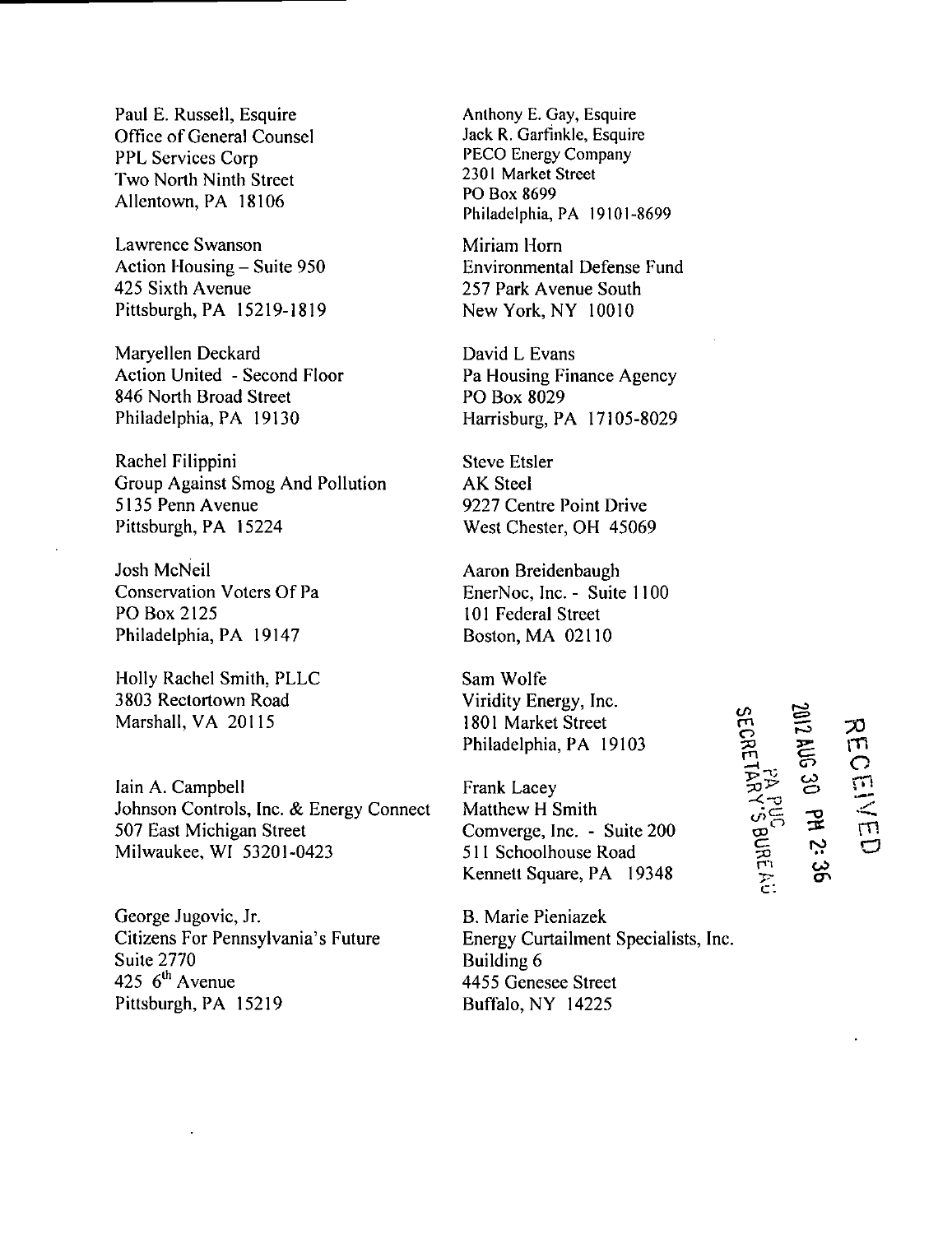Jeff Beiter, Managing Partner Efinity DG 129 Pennsylvania Avenue Wayne, PA 19087

Barry A. Naum, Esquire Spilman Thomas & Battle PLLC Suite 101 1100 Bent Creek Blvd Mechanicsburg, PA 17050

Rocco Pace, President DE Valley Chapter Air Conditioning Contractors of America Suite 1019 994 Old Eagle School Road Wayne, PA 19087-1866

Jackson Morris, Director Government Affairs Pace Energy & Climate Center 744 Broadway Albany, NY 12207

Robert Graff DE Valley Regional Planning Commission 8<sup>th</sup> Floor 190 N Independence Mall West Philadelphia, PA 19106

William Kramer SIERRA CLUB-Suite 202 425 N. Craig Street Pittsburgh, PA 15213

Donald Culbertson P.O. Box 2247 Harrisburg, PA 17105-2247

Mark Fennell UGI Performance Solutions 2975 Advance Lane Colmar, PA 18515

Richard Sweetser Senior Analyst MidAtlantic Clean Energy Application Center 4747 S. Broad Street Philadelphia, PA 19112

Christov Churchward, Project Manager ACTION HOUSING INC Suite 950 425 Sixth Avenue Pittsburgh, PA 15219

Charles Tepper, Coordinator Monroe County Weatherization Program 145 Washington Street East Stroudsburg, PA 18301

Lawrence W. Plitch, VP Veolia Energy 2600 Christian Street Philadelphia, PA 19146

Janet Milkman DE Valley Green Building Council One Penn Center - Suite 999 1617 JFK Blvd. Philadelphia, PA 19103

Thomas Schuster SIERRA CLUB P.O. Box 51 Windber, PA 15963

Angus Steinson 304 Wendy Drive Fayetteville, PA 17222

> SECRE **o CD**  cr **TO m > c ; \*\*<**  ត  $\bm{\omega}$  $\cup$ <mark></mark> .<br>ب **CO**

**m o m < . rn o**